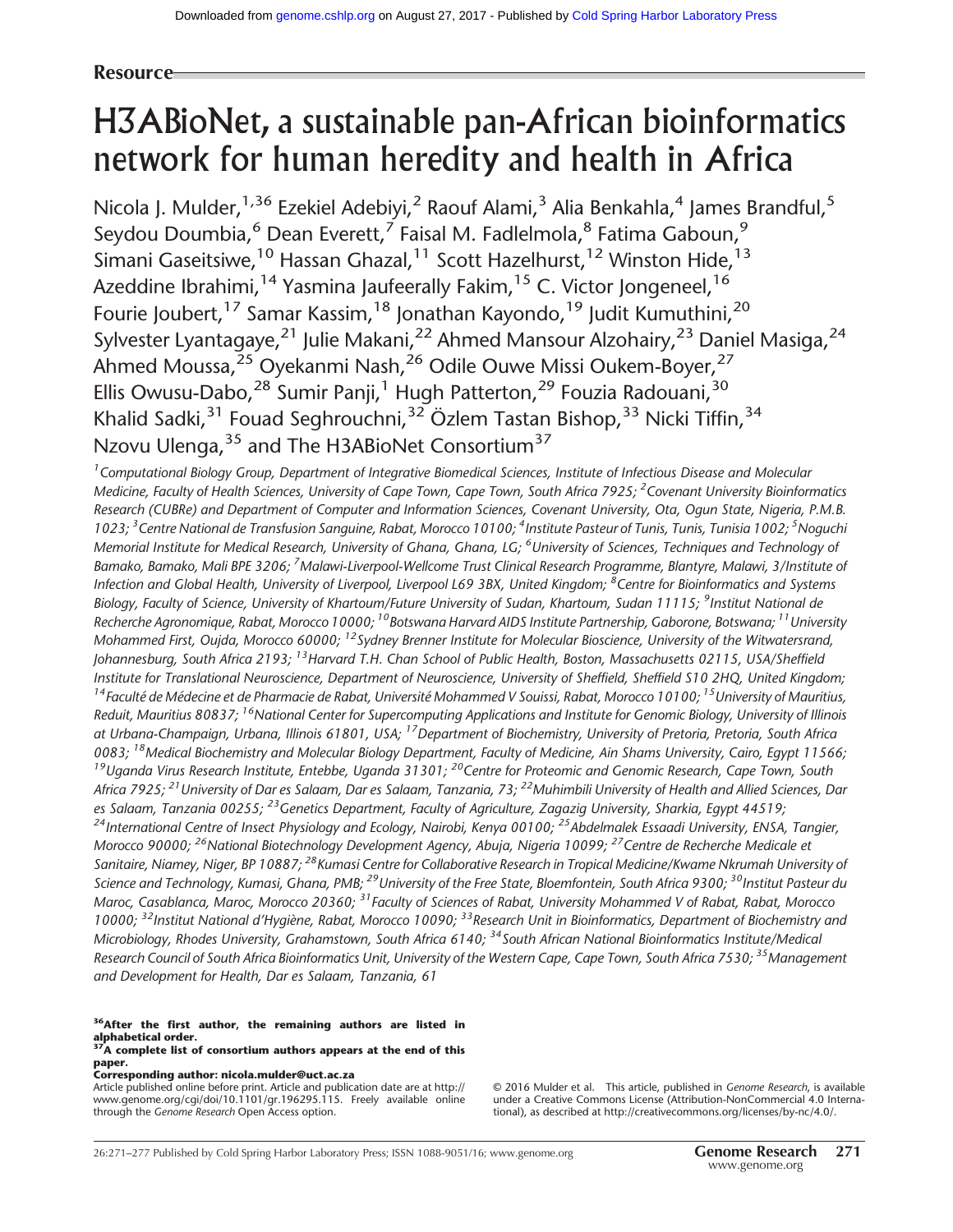#### Mulder et al.

The application of genomics technologies to medicine and biomedical research is increasing in popularity, made possible by new high-throughput genotyping and sequencing technologies and improved data analysis capabilities. Some of the greatest genetic diversity among humans, animals, plants, and microbiota occurs in Africa, yet genomic research outputs from the continent are limited. The Human Heredity and Health in Africa (H3Africa) initiative was established to drive the development of genomic research for human health in Africa, and through recognition of the critical role of bioinformatics in this process, spurred the establishment of H3ABioNet, a pan-African bioinformatics network for H3Africa. The limitations in bioinformatics capacity on the continent have been a major contributory factor to the lack of notable outputs in highthroughput biology research. Although pockets of high-quality bioinformatics teams have existed previously, the majority of research institutions lack experienced faculty who can train and supervise bioinformatics students. H3ABioNet aims to address this dire need, specifically in the area of human genetics and genomics, but knock-on effects are ensuring this extends to other areas of bioinformatics. Here, we describe the emergence of genomics research and the development of bioinformatics in Africa through H3ABioNet.

Functional genomics approaches aiming to improve human health are revolutionizing medicine. Next generation sequencing (NGS) approaches have been used to identify genetic polymorphisms that underlie susceptibility to a rapidly expanding list of diseases, and sequencing and interpretation of genomes as part of public health studies are becoming increasingly commonplace. Africa is the cradle of mankind and is host to the greatest human genetic diversity in the world (Schlebusch et al. 2012), as well as unique flora, fauna, and microbiota. A better understanding of the extensive genetic and microbiota diversity in African populations presents a compelling opportunity for the delivery of more accurate diagnoses, new drugs, precision medicine, and a deeper understanding of susceptibility and resistance to infections and metabolic disease. In stark contrast to this opportunity, Africa's genomic analysis capacity has yet to reach a viable critical mass.

The development and application of effective genomic medicine is heavily dependent upon the ability to aggregate and analyze large data sets and to interpret and disseminate knowledge across multiple biomedical disciplines. In Africa, there are few centers of expertise where large numbers of clinicians, genome scientists, and bioinformaticians are sited to jointly perform competitive genomic medical research. Over the last 10 years, African bioinformatics groups have been collaborating to develop the capacity to perform globally competitive research on public and local data sets, in spite of the geographical distances separating these groups (Ramsay et al. 2011). These efforts recently received a major funding boost that has catalyzed the nascent African genomics research community. The H3Africa Bioinformatics Network (H3ABioNet) has been established with a grant from the National Institutes of Health (NIH) Common Fund, as part of its contributions to the Human Heredity and Health in Africa (H3Africa; [http://www.h3africa.org\)](http://www.h3africa.org) initiative (The H3Africa Consortium 2014). In this article, we describe the development of bioinformatics in Africa through H3ABioNet, which is tightly coupled to the emergence of genomics research on diseases relevant to African populations.

#### Genomics research in Africa

Until recently, African populations were poorly represented in human genome studies (Bustamante et al. 2011; Schlebusch et al. 2012), despite the enormous genetic diversity found on the continent (Sirugo et al. 2008; Rotimi and Jorde 2010). A small number of genome-wide association studies (GWAS) have been undertaken in African populations without significant European admixture or in African populations outside the United States, for example, to identify genetic determinants of malaria susceptibility in children in West Africa (Jallow et al. 2009) as well as tuberculosis susceptibility (El Baghdadi et al. 2006; Thye et al. 2010; Chimusa et al. 2014). Recently, this type of research led to the discovery of two novel resistance loci for severe malaria (Timmann et al. 2012). Genomewide single nucleotide polymorphism (SNP) analysis has also been infrequently used to study population diversity in Africa (Henn et al. 2011; Pagani et al. 2012). The HapMap project has subsequently brought African genetic diversity into the public domain and has provided genome-wide SNP data for Yoruba (Nigeria), Luhya, and Maasai (Kenya) populations (The International HapMap Consortium 2007). The first genome of a Nigerian individual was only sequenced in 2008 (Bentley et al. 2008), seven years after the first human genome sequence was published, and five Southern African genomes were subsequently published in 2010 (Schuster et al. 2010). The 1000 Genomes Project has taken up the challenge of bringing more complete low-coverage African genomes into the public domain by including additional populations from Malawi, The Gambia, and Ghana (The 1000 Genomes Project Consortium 2010). More recently a larger data set of African genomic data has been published (Gurdasani et al. 2015).

Genomic studies in African populations promise to be useful in the prediction and development of specific therapies and vaccines. Low levels of funding and a lack of infrastructure and data analysis capacity have, however, hampered the expansion of genomic studies in Africa and have resulted in a one-way flow of samples, data, and skills out of African countries. Only recently have African governments begun to regulate this outflow (de Vries and Pepper 2012). To date, few African scientists have been involved in genomics studies on African individuals, and there has concomitantly been poor capacity development for genomics within the continent (Wonkam et al. 2011). In this regard, bioinformatics is one of the key areas to be developed toward competitive genomics research.

#### The H3Africa initiative

Responding to the challenge of making human genomics research in Africa a truly African endeavor, the H3Africa initiative was developed through substantial funding from both the NIH Common Fund and the Wellcome Trust. H3Africa is intended to encourage a contemporary research approach by African investigators to study the genomic and environmental determinants of common diseases for improving the health of African populations (The H3Africa Consortium 2014). Projects funded to date cover a wide range of communicable and noncommunicable diseases as well as the study of microbiomes. Specific goals of H3Africa include establishing collaborative networks of African researchers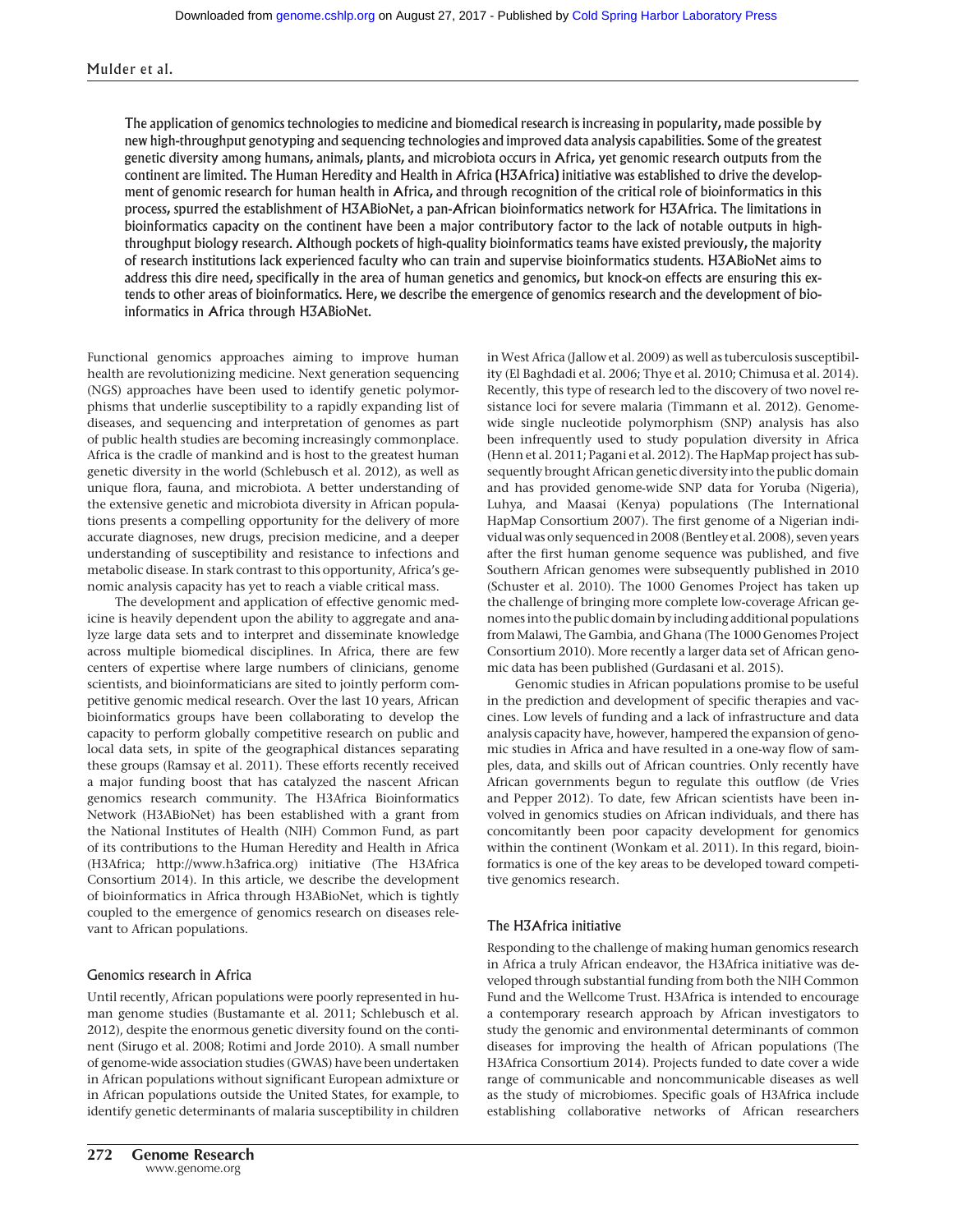# H3ABioNet bioinformatics network

pursuing genomics-based, disease-oriented projects and creating or expanding infrastructure for genomic medicine research. One of the key areas identified was the need to develop the infrastructure that would enable scientists in Africa to handle large data sets and increase the capacity to analyze them. This infrastructure includes the bioinformatics network, H3ABioNet, which forms the backbone of the H3Africa initiative.

# Results and Discussion

#### Establishment of H3ABioNet

Prior to H3ABioNet, bioinformatics groups on the continent were active, but expertise was relatively sparse and mostly localized in South Africa. Founded in 2004, the African Society for Bioinformatics and Computational Biology (ASBCB) was the first continent-wide network of researchers in the field of bioinformatics; it is now a regional network affiliated with the International Society of Computational Biology (ISCB). A formal organization to develop African bioinformatics based on a system of col-

laborating nodes, ABioNet (African Bioinformatics Network), was proposed at a WHO-supported meeting in Abuja in 2008. Without follow-up funding, however, the development of ABioNet was stifled until recently, when the announcement of the H3Africa initiative provided the springboard for the establishment of H3ABioNet. The network, which is run from a central node at the University of Cape Town, consists of more than 30 nodes across 15 African countries (see [http://www.h3abionet.org/home/](http://www.h3abionet.org/home/consortium) [consortium](http://www.h3abionet.org/home/consortium) for complete list) (Fig. 1) with one partner in the United States (USA) and one in the United Kingdom (UK). The institutions range in their current capacity from full nodes with a track record in bioinformatics research, training, and support; through associate nodes with some bioinformatics activities; to development nodes with little or no bioinformatics capacity. Altogether, the network funds more than 40 staff and students and includes more than 80 additional members who contribute to H3ABioNet activities. The nodes collectively provide excellent expertise in different areas of bioinformatics including functional genomics, human population genetics, GWAS and NGS analysis, microbiome analysis, SNP linked protein structure analysis, and biomedical and clinical data storage and management.

The mandate of H3ABioNet (<http://www.h3abionet.org/>) is to develop and roll out a coordinated bioinformatics research infrastructure that is tightly coupled to a sophisticated pan-African bioinformatics training program. In modern genome sequence analysis, analytical tools are moving to where the high dimensional data are stored, so the expertise for genome data manipulation and analysis in Africa are being developed at the source of these data. The network seeks to exploit the development and implementation of best practices in genome bioinformatics in local centers while keeping an eye on the rapidly evolving field through collaboration with centers of expertise in



Figure 1. Map of Africa showing the distribution of nodes in the H3ABioNet network. The dot on the right is for Mauritius, and two additional sites not shown include one in the USA and one in the UK.

the United States (Harvard University and University of Illinois) and elsewhere.

H3ABioNet faces a number of high priority challenges that need to be overcome to enable genomics research and competitiveness on the continent. These include, but are not limited to, poor internet connectivity for communication, data access, transfer and remote computing; lack of significant computing infrastructure for data storage and processing; lack of bioinformatics skills in clinical genetics and genomics teams performing genomics research; and disparate pockets of bioinformatics expertise across the continent. Some of the major objectives of H3ABioNet are thus to develop human resources through the training of bioinformaticians and researchers in computational techniques and to develop a robust continent-wide research infrastructure that provides access to bioinformatics tools, computing resources, and technical and data management expertise. The network activities are being achieved through dedicated working groups and task forces comprising representatives from multiple countries. Full nodes, including those situated abroad, are helping to build capacity in the less resourced nodes, thus, ensuring the transfer and dissemination of knowledge and skills within Africa. Also, some nodes have already or plan to set up their own bioinformatics centers dedicated to training and research in bioinformatics. An example is the Moroccan Center of Bioinformatics, which was launched in Tangier in September 2015 with the support of H3ABioNet.

#### Building computing infrastructure

Analysis and management of large data sets requires computing resources and internet bandwidth, both of which can be limiting in Africa. An infrastructure working group developed a set of specifications required for different types of genomic data analyses,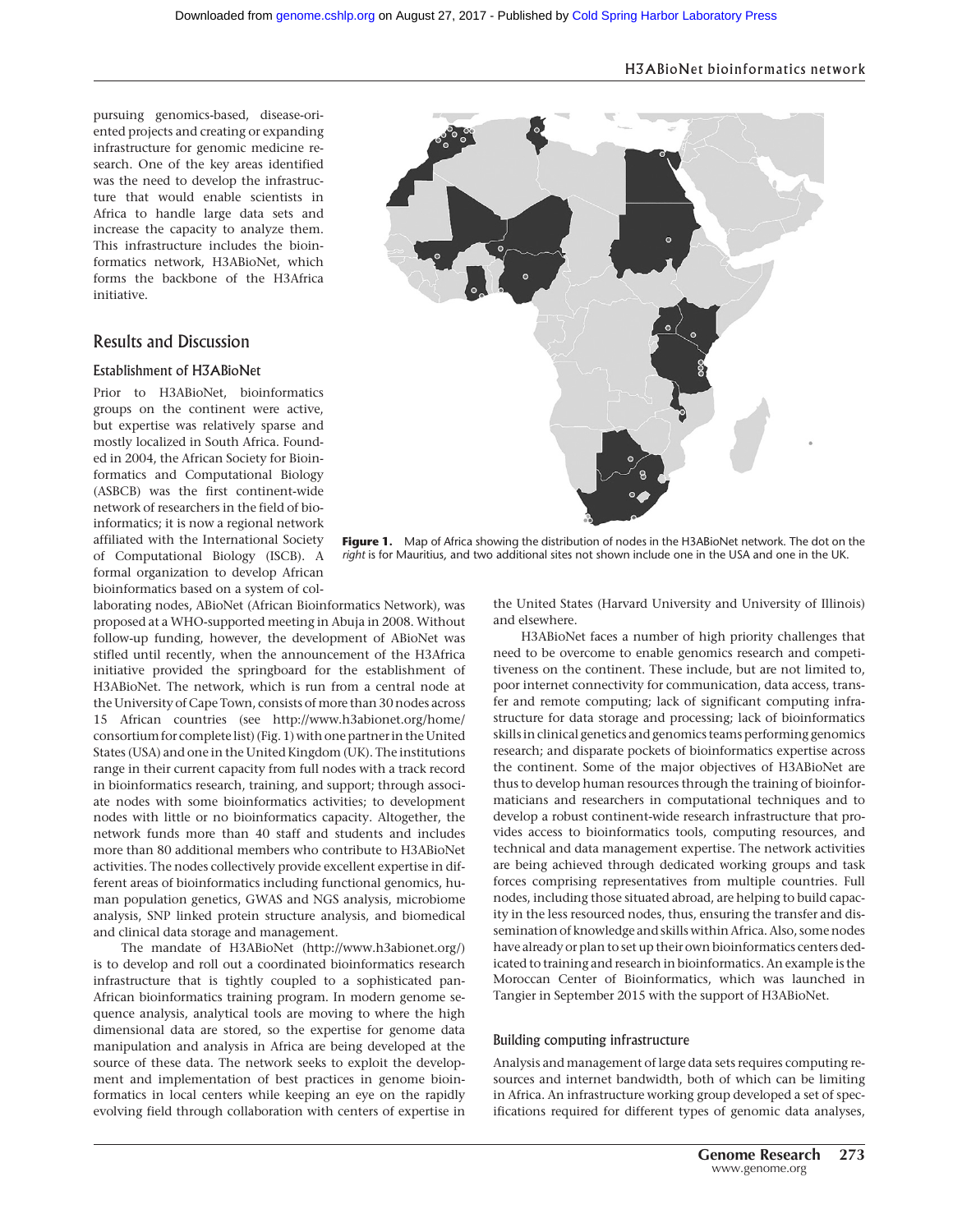#### Mulder et al.

and nodes purchased the equipment relevant to their needs. A total of 15 servers, 512 cores, 2384 GB RAM, and 120 TB storage have been placed across the continent in the last two years. Systems administrators at these nodes were trained on how to install and manage their equipment, as well as in high-performance and cloud computing. A systems administrator task force was set up to provide ongoing support to ensure that the equipment is used effectively. This task force is also available, through requests to our help desk, to address the information technology needs of development and associate nodes as well as H3Africa project sites with little expertise.

Internet connections in Africa are often slow and unreliable. However, there is a clear need for research groups across the continent to be able to share data sets larger than those that can be attached to a standard e-mail. The Globus Online service, based on the GridFTP data transfer protocol, provides a transparent, reliable, secure, and fault-tolerant method for transferring large data sets over the internet, regardless of the bandwidth and availability of the path between sender and recipient (Foster 2011). H3ABioNet has installed and tested Globus Online endpoints at a gradually increasing number of nodes, with the goal to reach all of them by early 2016. In parallel, it has developed tools based on the iPerf toolbox [\(http://iperf.sourceforge.net/\)](http://iperf.sourceforge.net/) to monitor the performance of network connections and is installing these at the same time.

#### Tool development and user support

H3ABioNet is working on addressing specific training and development needs of the H3Africa Consortium for all aspects of projects, from patient databases to laboratory information management system (LIMS) interoperability to genomic data processing, analysis and interpretation. As an example, the National Institute of Hygiene node is setting up a LIMS application in the National Institute of Hygiene of Morocco. This project, cofinanced by the European Union is taking advantage of the training received by the members of the node through H3ABioNet. Some consortium-wide needs being addressed include mapping of biospecimen, phenotype and experimental data, to ontologies and development of a query interface for these data to provide a harmonized catalog of the consortium products that will be available in biorepositories and public databases. It is also developing a tool for tracking patient recruitment from different sites across projects and an H3Africa data archive to facilitate submission to the European Genome-phenome Archive (EGA), ensuring compliance with the consortium data sharing, access, and release policy.

H3ABioNet has facilitated transfer of large data sets from collaborating sites abroad using Globus Online and provided support for trivial and complex data analysis queries posed to the help desk. In order for H3ABioNet nodes to effectively contribute to the analysis of high-throughput data generated by H3Africa projects, it is essential that they first demonstrate that they have mastered the requisite analytical and computational methods for this analysis. An ad hoc task force was created to develop standard operating procedures (SOPs) for analysis of data that will be produced by H3Africa projects, i.e., genotypes derived from SNP arrays, and high-throughput data from whole-exome or whole-genome sequencing. These SOPs are available from the website ([http://www](http://www.h3abionet.org/tools-and-resources/sops) [.h3abionet.org/tools-and-resources/sops](http://www.h3abionet.org/tools-and-resources/sops)) and include suggested software and computing resources required for the pipeline. The task force has also produced practice and test data sets for the nodes to hone their skills. The nodes are being evaluated on their performance for specific workflows using an evaluation protocol and independent external experts who judge the quality of the analysis. This assessment will go a long way toward establishing the expertise of African groups in the analysis of human genomic data and instilling confidence in our clinical genetics colleagues that this analysis can be performed to a high standard on the continent. For general bioinformatics support, a user-friendly online help desk is available (<http://www.h3abionet.org/support>), backed by a team with wide ranging expertise.

#### Human capacity development

A key aim of H3ABioNet is to enable African scientists to analyze their own data. This is being achieved through a well-coordinated training and support program. The training program for bioinformatics users (usually biologists and clinicians) includes short specialized courses and internships in the nodes (Tastan Bishop et al. 2015). This approach is also being used to train bioinformaticians, with a stronger focus on the technical aspects of the topics as well as on computational biology, statistics, and computer science. Where internet is limited, we make use of eBioKits [\(http://www.](http://www.ebiokit.eu/) [ebiokit.eu/](http://www.ebiokit.eu/)), which are stand-alone devices for bioinformatics data analysis, and we also try to ensure the participants have access to comparable tools and resources when they return home. Some nodes with a better internet connectivity work with Galaxy ([https://galaxyproject.org/\)](https://galaxyproject.org/), which is a web-based analysis platform, where researchers can perform, reproduce, and share data and complete workflows. H3ABioNet has developed training-related resources to aid with the development and organization of new courses and is actively following up with trainees to determine the impact of courses through a trainer–trainee database. In order to reach as wide an audience as possible, we have used the Vidyo system ([www.vidyo.com\)](http://www.vidyo.com) to live stream courses to distant classrooms and record lectures to make them available to others in the network. To enhance and sustain scientific cooperation between trainees within H3ABioNet and H3Africa, we launched a bioinformatics webinar series involving H3ABioNet staff that is open to the whole H3Africa Consortium. H3ABioNet members also work with the Global Organisation for Bioinformatics Learning, Education and Training (GOBLET) (Attwood et al. 2015) to ensure training activities are aligned with international education and training best practices.

To date, H3ABioNet has run courses ranging from the technical (systems administration, cloud computing, data security), to quantitative (biostatistics, programming), to applied (genomewide association studies [GWAS], NGS, metagenomics, etc.) areas of computational biology and genomics, training more than 450 African students and researchers (summarized in Fig. 2). Through these and a dedicated train-the-trainer program, courses are increasingly being taught by local trainers. Training faculty is also essential to build the next generation of bioinformatics educators and supervisors, which are currently in short supply on the continent. In parallel with focused training, the network is currently developing curricula for degree programs at African institutions and has established an African Bioinformatics Education Committee to achieve this. In this way, we are addressing the very source of the problem of insufficient trained human capacity in bioinformatics. The first Masters program in bioinformatics in Mali started in early 2015, using the curriculum provided by this committee. Although it reaches a smaller audience, the H3ABioNet internship program has also been successful at enabling skills transfer and analysis of existing data sets. For example, sickle cell disease GWAS data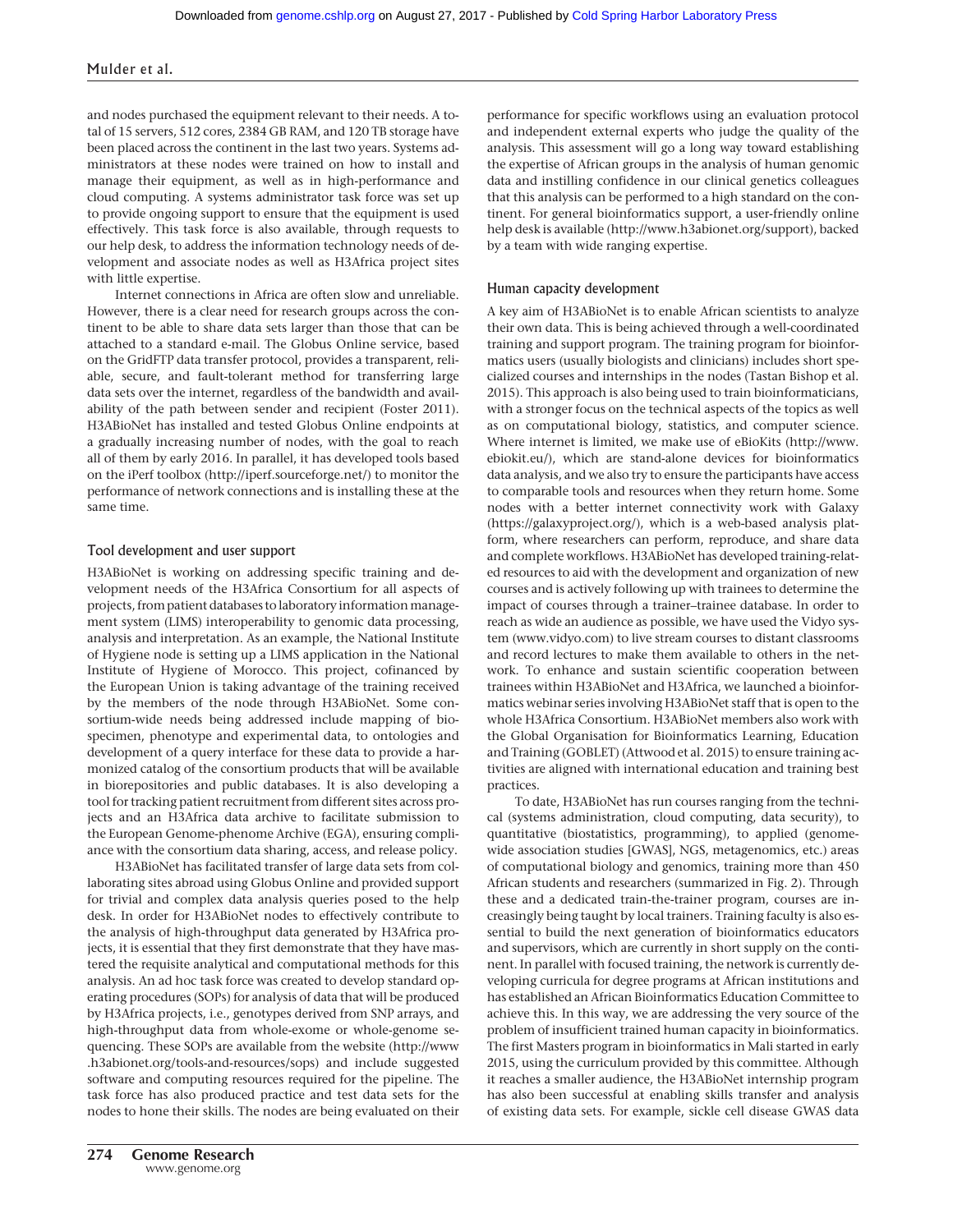#### H3ABioNet bioinformatics network



H3ABioNet and H3Africa Personnel trained at H3ABioNet Workshops from May 2013 to March 2015

Figure 2. Summary of H3ABioNet courses run and number of people trained.

sets generated from prior projects that were not yet analyzed due to lack of skills were analyzed during an internship at an H3ABioNet node. The H3ABioNet training program is closely aligned with that of the larger H3Africa Consortium to ensure coordination of training activities and that the bioinformatics training needs of the consortium are met.

#### Research

Although research activities were not prioritized by the NIH for the bioinformatics network, some research has been necessary, such as development of new algorithms, visualization tools, and workflows relevant to genomic analysis of African populations. Specific examples include the development of a job management system (JMS), a structural analysis pipeline for nonsynonymous coding variants, an improved recombination tool for human sequences, more robust admixture analysis tools for multiway admixed populations, and new databases integrating genotype and phenotype data. The JMS (Brown et al. 2015) has been developed for research groups of the H3Africa Consortium for two distinct purposes: managing and monitoring their servers and using and developing tools and workflows. Currently, a number of H3ABioNet members are working to put pipelines and workflows together with the aim of making them public via JMS. One recently developed pipeline, for ligand docking and molecular dynamics calculations, has already been applied to identify potential hits for malaria (Musyoka et al. 2015).

In addition to the development of new algorithms or pipelines, H3ABioNet is using research projects as a capacity building exercise, promoting inter-node collaborations in which groups with complementary areas of expertise can collectively work on a data set and facilitate cross-pollination of skills. A number of collaborative research projects have been established between participating nodes, which we hope will lead to more efficient addressing of health issues in a resource-poor environment, increased research output from the continent, and promotion of skills retention to ensure long-term sustainability of the network and of genomic medicine research in Africa. One example is a collaboration between CERMES in Niger and the H3ABioNet node at the University of Illinois, working on genetic polymorphism data of Plasmodium falciparum populations infecting patients in different parts of Niger. Their analysis has revealed extensive polymorphisms in the sizes of the parasite's *msp1* and *msp2* genes, indicating the presence of different strains in different parts of the country as well as the fact that most patients had been multiply infected (O Ouwe Missi Oukem, pers. comm.). The H3ABioNet Node at the National Biotechnology Development Agency (NABDA), Abuja, Nigeria, is conducting research on reference genome sequences of the Human Microbiome Project (Isokpehi et al. 2014). The primary goal is to understand metabolic pathways encoded in microbial genomes that could influence human health. Additionally, in collaboration with the Institute for Genomic Biology at the University of Illinois, metagenomics data have been generated on leg ulcer specimens from individuals with sickle cell disease in Ibadan, Nigeria. The H3ABioNet NABDA node is coordinating the sickle cell leg ulcer study, in which dedicated researchers are analyzing the data sets for biological significance and developing models and workflows for integrating and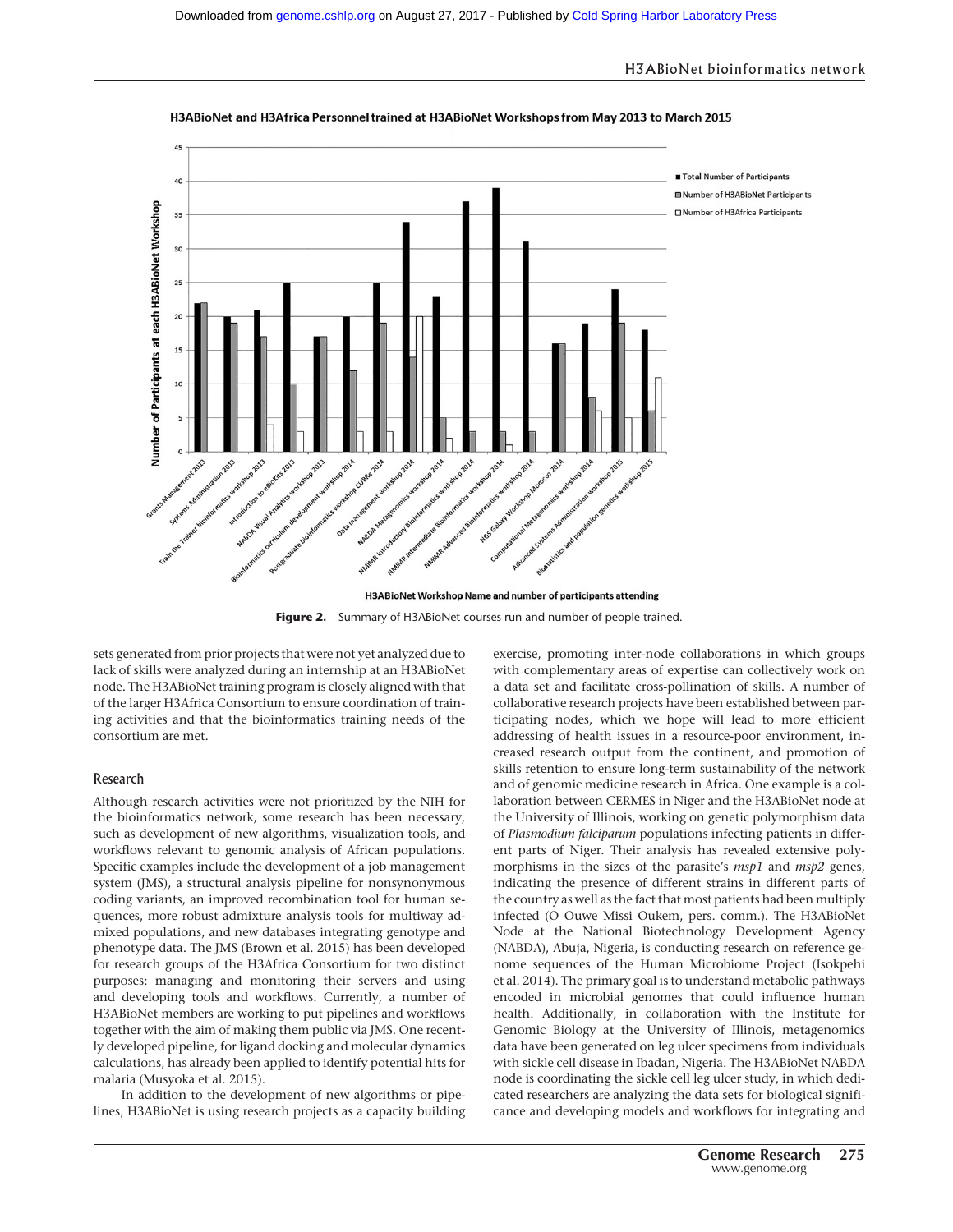#### Mulder et al.

evaluating data sets (including human genome variants, microbial community diversity, and socioeconomic determinants) to better understand genetic and environmental predispositions to leg ulcers in sickle cell disease.

Another research project was initiated by students attending an H3ABioNet course at Covenant University, Ota, Nigeria. They started a project to study the genetic components underlying uterine fibroid disease among different African populations. They established contacts with relevant research groups around the continent and have submitted a proposal for funding of the project. In a final example of significance to the H3Africa Consortium, members of H3ABioNet are working with international teams to design a new genotyping array that is more relevant to African populations by using more than 3000 full genome sequences from ethnic groups across a broad range of African countries. The array is due to be ready for use by early 2016.

# Conclusions

As mentioned previously, the high priority problem H3ABioNet seeks to address is the lack of infrastructure and skills for management and analysis of genomic data. The H3Africa Consortium is preparing to deliver genomic data for more than 50,000 samples, and these data should be analyzed in Africa. The key strategy of H3ABioNet for building bioinformatics capacity for genomics in Africa is pooling of resources and exploiting the skills present to develop the weaker nodes and provide a high-quality training and support platform. This coordinated approach and support provided through mailing lists, working groups, and task forces is a theme that runs through all the H3ABioNet activities to ensure that they are correctly implemented. The network will also contribute to H3Africa and other genomics projects through its legacy of developing and providing access to computing infrastructure. It is responding to the needs of the projects by developing new and supporting existing algorithms, workflows, data management systems, and data integration platforms. A new project on the horizon, which will include contributions from multiple nodes, is the planned development of a resource for mining African variants. It is clear that the H3Africa researchers favor a local resource for their data in addition to the required submission to public repositories.

The establishment of H3ABioNet comes at a time when there has been considerable investment in information communication and technology (ICT) by many African countries. These countries have ensured that the national internet infrastructure is accessible at a subsidized rate to universities and research institutions. Furthermore, the rapid growth of mobile telephony as well as the use of information management systems is changing the way health and biomedical research is being conducted in Africa. As a consequence, strategic investment in bioinformatics in Africa will enable African scientists to become equitable partners in genomic research with scientists in countries outside of Africa. According to the World Bank, sub-Saharan countries comprise one of the fastest growing regions with a projected GDP growth of 4.6–5.1 for 2017. Governments are increasingly investing in higher education and research facilities to tackle their own health and agricultural problems. The African Union (AU) is emphasizing strengthening universities and research institutions with the prevention and control of diseases as one of the priorities. The H3ABioNet initiative is timely and in line with the vision of the AU to enhance the technical competencies of young researchers in the field of bioinformatics for applications in both health and nutrition. Although government support for fields such as bioinformatics is increasing with the increased visibility through projects such as H3ABioNet, most often they do not have funds available to commit. However, with the management and analysis of big data in the biomedical sciences becoming more crucial to research, nodes need to lobby with their governments to encourage investment in developing essential skills in data science for the future. Having said that, involvement in H3ABioNet has had a financial impact on some nodes already, where it has led to cofunding or other institutional support, in a clear demonstration of the positive knock-on effect of the network. H3ABioNet is also building strong informal scientific networks across Africa, which is a very important factor in research capacity development.

Long-term sustainability is a key objective of the network but is not realistically achievable within the first five years of its existence. However, several things have been put in place to contribute to sustainability. The project has increased computing facilities and provided for eBioKits in many nodes, which will remain in place beyond the end of the five-year project. In Egypt, H3ABioNet funds facilitated establishment of an eBioKit-based computer laboratory connected to the internet. Many introductory and advanced bioinformatics workshops are conducted in this laboratory for medical and computer science graduates. These courses are reaching different universities and institutions in Egypt and the Middle East, and course fees are covering the trainers' salaries, stationery, and other logistics. The H3ABioNet trainthe-trainer program is contributing to the development of local trainers, and new postgraduate degrees have been developed that are supported by university funds. New staff positions have been created by H3ABioNet, a handful of which have subsequently been taken over by institutions. In addition, joint collaborative project funding proposals are being developed using bilateral agreements between some of the participating countries, and multi-institution research project proposals have been submitted to funding agencies in response to specific calls.

In summary, the funding received from the NIH for the H3ABioNet network provides a unique opportunity to develop durable and sustainable bioinformatics skills among African researchers and to build the necessary computational infrastructure. The enormous genetic and microbiota diversity in Africa, the cradle of humanity, will provide a rich terrain to study the relationship between this diversity and susceptibility to diseases and possibly to suggest new approaches to disease management for the benefit of the continent and the world at large. Through its efforts, H3ABioNet plans to boost biomedical genomics capacity in Africa to accelerate the rate at which African scientists discover the genetic background underlying important diseases.

# H3ABioNet Consortium (as members of The H3Africa Consortium)

Marion Adebiyi,<sup>38</sup> Azza E. Ahmed,<sup>39</sup> Rehab I. Ahmed,<sup>39</sup> Maaike Alearts,<sup>40</sup> Mohamed Alibi,<sup>41</sup> Shaun Aron,<sup>42</sup> Shakuntala Baichoo,<sup>43</sup>

<sup>&</sup>lt;sup>38</sup>Covenant University Bioinformatics Research (CUBRe) and Department of Computer and Information Sciences, Covenant University, Ota, Ogun State,

Nigeria, P.M.B. 1023<br><sup>39</sup>Centre for Bioinformatics and Systems Biology, Faculty of Science, University of Khartoum/Future University of Sudan, Khartoum, Sudan 11115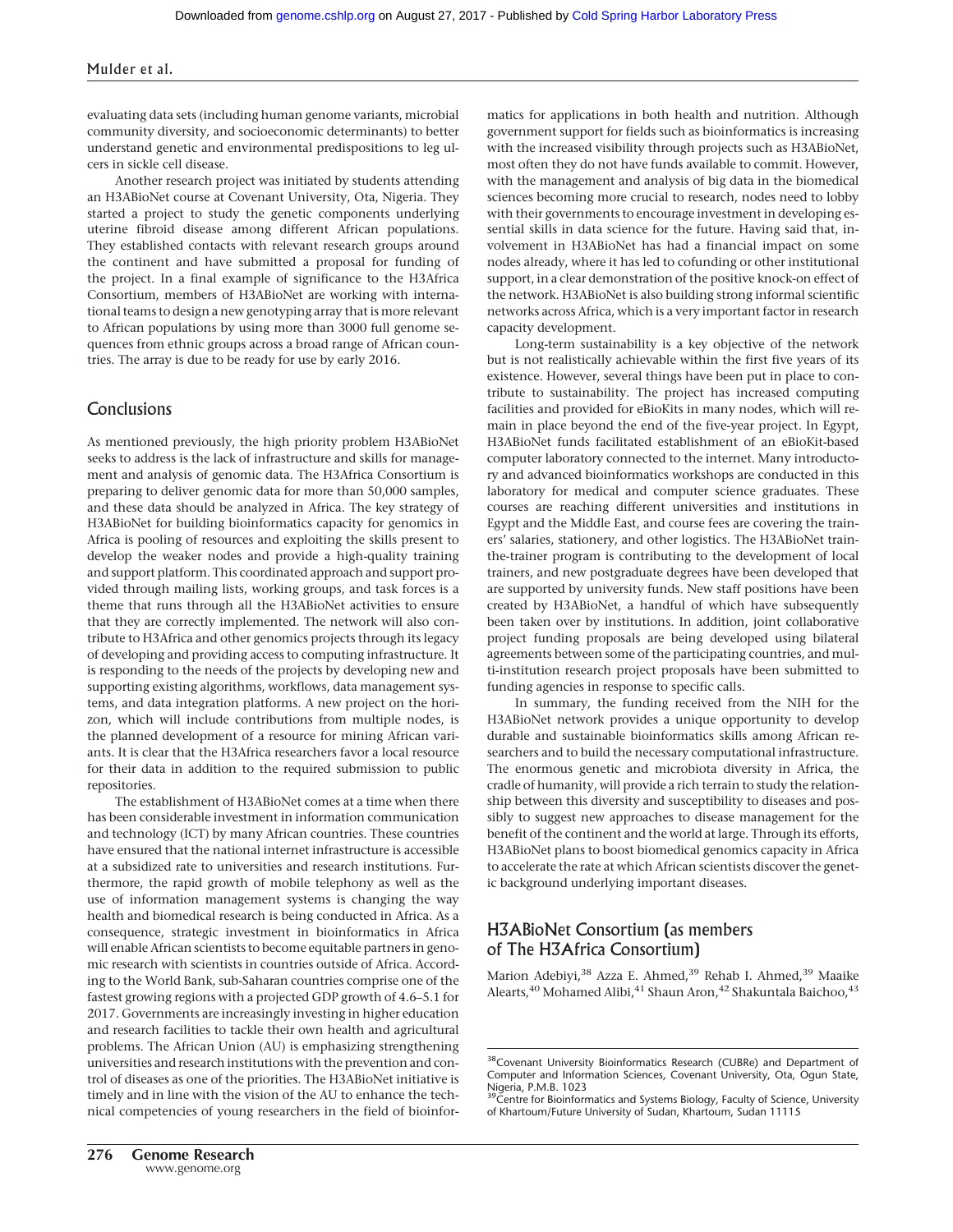Hocine Bendou,<sup>44</sup> Gerrit Botha,<sup>45</sup> David Brown,<sup>46</sup> Emile Chimusa,<sup>45</sup> Alan Christoffels,<sup>44</sup> Jennifer Cornick,<sup>40</sup> Jean-Baka Domelevo Entfellner,<sup>44</sup> Chris Fields,<sup>47</sup> Anne Fischer,<sup>48</sup> Junaid Gamieldien,44 Kais Ghedira,41 Amel Ghouila,41 Shannan Ho Sui,49 Itunuoluwa Isewon,38 Raphael Isokpehi,50 Mahjoubeh Jalali Sefid Dashti,<sup>44</sup> Arox Kamng'ona,<sup>40</sup> Radhika S. Khetani,<sup>49</sup> Anmol Kiran, $^{40}$ Benard Kulohoma, $^{48}$ Benjamin Kumwenda, $^{40,51}$ Dan Lapine,<sup>47</sup> Liudmila Sergeevna Mainzer,<sup>47</sup> Suresh Maslamoney,<sup>45</sup> Mamana Mbiyavanga,<sup>51</sup> Ayton Meintjes,<sup>45</sup> Flora Elias Mlyango,<sup>52</sup> Bruno Mmbando,<sup>53</sup> Somia A. Mohammed,<sup>39</sup> Phelelani Mpangase,<sup>42</sup> Chisomo Msefula,<sup>40</sup> Siana Nkya Mtatiro,<sup>53</sup> Dunfunk Mugutso,<sup>45</sup> Zahra Mungloo-Dilmohammud,<sup>43</sup> Patrick Musicha,<sup>40</sup> Victoria Nembaware,<sup>45</sup> Victor Chukwudi Osamor,<sup>38</sup> Jelili Oyelade,<sup>38</sup> Gloria Rendon,<sup>47</sup> Gustavo A. Salazar,<sup>45</sup> Samson Pandam Salifu,<sup>54</sup> Raphael Sangeda,<sup>53</sup> Oussema Souiai,<sup>41</sup> Peter Van Heusden,<sup>44</sup> and Mamadou Wele<sup>55</sup>

# Acknowledgments

H3ABioNet is supported by the National Institutes of Health Common Fund (National Human Genome Research Institute) under grant number U41HG006941. The content is solely the responsibility of the authors and does not necessarily represent the official views of the National Institutes of Health. The authors thank all the Consortium members for their contributions to H3ABioNet activities. A full list of H3ABioNet Consortium members can be found at<http://www.h3abionet.org/home/consortium>.

### References

- The 1000 Genomes Project Consortium. 2010. A map of human genome variation from population-scale sequencing. Nature 467: 1061–1073.
- Attwood TK, Bongcam-Rudloff E, Brazas MD, Corpas M, Gaudet P, Lewitter F, Mulder N, Palagi PM, Schneider MV, van Gelder CWG, et al. 2015. GOBLET: the Global Organisation for Bioinformatics Learning, Education and Training. PLOS Comput Biol 11: e1004143.
- Bentley DR, Balasubramanian S, Swerdlow HP, Smith GP, Milton J, Brown CG, Hall KP, Evers DJ, Barnes CL, Bignell HR, et al. 2008. Accurate whole human genome sequencing using reversible terminator chemistry. Nature 456: 53–59.
- 40Malawi-Liverpool-Wellcome Trust Clinical Research Programme, Blantyre, Malawi, 3/Institute of Infection and Global Health, University of Liverpool, Liverpool L69 3BX, UK<br>
<sup>41</sup>Institute Pasteur of Tunis, Tunis, Tunisia 1002
- 

41Institute Pasteur of Tunis, Tunis, Tunisia 1002 42Sydney Brenner Institute for Molecular Bioscience, University of the Witwatersrand, Johannesburg, South Africa 2193<br><sup>43</sup>University of Mauritius, Reduit, Mauritius 80837

- 
- 43University of Mauritius, Reduit, Mauritius 80837 44South African National Bioinformatics Institute/Medical Research Council of South Africa Bioinformatics Unit, University of the Western Cape, Cape Town,
- South Africa 7530 45Computational Biology Group, Department of Integrative Biomedical Sciences, Institute of Infectious Disease and Molecular Medicine, Faculty of Health Sciences, University of Cape Town, Cape Town, South Africa 7925 <sup>6</sup>Research Unit in Bioinformatics, Department of Biochemistry and

Microbiology, Rhodes University, Grahamstown, South Africa 6140

<sup>47</sup>National Center for Supercomputing Applications and Institute for Genomic<br>Biology, University of Illinois at Urbana-Champaign, Urbana, IL 61801, USA

<sup>48</sup>International Centre of Insect Physiology and Ecology, Nairobi, Kenya 00100<br><sup>49</sup>Harvard T.H. Chan School of Public Health, Boston, MA 02115, USA<br><sup>50</sup>National Biotechnology Development Agency, Abuja, Nigeria 10099<br><sup>51</sup>

00255<br><sup>54</sup>Kumasi Centre for Collaborative Research in Tropical Medicine/Kwame

Nkrumah University of Science and Technology, Kumasi, Ghana, PMB<br><sup>55</sup>University of Sciences, Techniques and Technology of Bamako, Bamako, Mali BPE 3206

#### H3ABioNet bioinformatics network

- Brown D, Penkler DL, Musyoka TM, Bishop ÖT. 2015. JMS: an open source workflow management system and web-based cluster front-end for high performance computing. PLoS One 10: e0134273.
- Bustamante CD, Burchard EG, De la Vega FM. 2011. Genomics for the world. Nature 475: 163–165.
- Chimusa ER, Zaitlen N, Daya M, Möller M, van Helden PD, Mulder NJ, Price AL, Hoal EG. 2014. Genome-wide association study of ancestry-specific TB risk in the South African Coloured population. Hum Mol Genet 23: 796–809.
- de Vries J, Pepper MJ. 2012. Genomic sovereignty and the African promise: mining the African genome for the benefit of Africa. Med Ethics 38: 474–478.
- El Baghdadi J, Orlova M, Alter A, Ranque B, Chentoui M, Lazrak F, Archane MI, Casanova JL, Benslimane A, Schurr E, et al. 2006. An autosomal dominant major gene confers predisposition to pulmonary TB in adults. J Exp Med 203: 1679–1684.
- Foster I. 2011. Globus online: accelerating and democratizing science through cloud-based services. IEEE Internet Comput 15: 70-73.
- Gurdasani D, Carstensen T, Tekola-Ayele F, Pagani L, Tachmazidou I, Hatzikotoulas K, Karthikeyan S, Iles L, Pollard MO, Choudhury A, et al. 2015. The African Genome Variation Project shapes medical genetics in Africa. Nature 517: 327–332.
- The H3Africa Consortium. 2014. Research capacity. Enabling African scientists to engage fully in the genomic revolution. Science 344: 1346-1348.
- Henn BM, Gignoux CR, Jobin M, Granka JM, Macpherson JM, Kidd JM, Rodríguez-Botigué L, Ramachandran S, Hon L, Brisbin A, et al. 2011. Hunter-gatherer genomic diversity suggests a southern African origin for modern humans. Proc Natl Acad Sci 108: 5154-5162.
- The International HapMap Consortium. 2007. A second generation human haplotype map of over 3.1 million SNPs. Nature 449: 851-861.
- Isokpehi RD, Udensi UK, Simmons SS, Hollman AL, Cain AE, Olofinsae SA, Hassan OA, Kashim ZA, Enejoh OA, Fasesan DE, et al. 2014. Evaluative profiling of arsenic sensing and regulatory systems in the human microbiome project genomes. Microbiol Insights 7: 25–34.
- Jallow M, Teo YY, Small KS, Rockett KA, Deloukas P, Clark TG, Kivinen K, Bojang KA, Conway DJ, Pinder M, et al. 2009. Genome-wide and fineresolution association analysis of malaria in West Africa. Nat Genet 41: 657–665.
- Musyoka TM, Kanzi AM, Loob K, Bishop ÖT. 2015. Analysis of non-peptidic compounds as potential malarial inhibitors against plasmodial cysteine proteases via integrated virtual screening workflow. J Biomol Struct Dyn doi: 10.1080/07391102.2015.1108231.
- Pagani L, Kivisild T, Tarekegn A, Ekong R, Plaster C, Gallego Romero I, Ayub Q, Mehdi SQ, Thomas MG, Luiselli D, et al. 2012. Ethiopian genetic diversity reveals linguistic stratification and complex influences on the Ethiopian gene pool. Am J Hum Genet  $91: 83-96$ .
- Ramsay M, Tiemessen CT, Choudhury A, Soodyall H. 2011. Africa: the next frontier for human disease gene discovery? Hum Mol Genet 20: R214– R220.
- Rotimi CN, Jorde LB. 2010. Ancestry and disease in the age of genomic medicine. N Engl J Med 363: 1551–1558.
- Schlebusch CM, Skoglund P, Sjödin P, Gattepaille LM, Hernandez D, Jay F, Li S, De Jongh M, Singleton A, Blum MG, et al. 2012. Genomic variation in seven Khoe-San groups reveals adaptation and complex African history. Science 338: 374-379.
- Schuster SC, Miller W, Ratan A, Tomsho LP, Giardine B, Kasson LR, Harris RS, Petersen DC, Zhao F, Qi J, et al. 2010. Complete Khoisan and Bantu genomes from southern Africa. Nature 463: 943–947.
- Sirugo G, Hennig BJ, Adeyemo AA, Matimba A, Newport MJ, Ibrahim ME, Ryckman KK, Tacconelli A, Mariani-Costantini R, Novelli G, et al. 2008. Genetic studies of African populations: an overview on disease susceptibility and response to vaccines and therapeutics. Hum Genet 123: 557–598.
- Tastan Bishop Ö, Adebiyi EF, Alzohairy AM, Everett D, Ghedira K, Ghouila A, Kumuthini J, Mulder NJ, Panji S, Patterton HG, et al. 2015. Bioinformatics education—perspectives and challenges out of Africa. Brief Bioinform **16:** 355–364.
- Thye T, Vannberg FO, Wong SH, Owusu-Dabo E, Osei I, Gyapong J, Sirugo G, Sisay-Joof F, Enimil A, Chinbuah MA, et al. 2010. Genome-wide association analyses identifies a susceptibility locus for tuberculosis on chromosome 18q11.2. Nat Genet **42:** 739-741.
- Timmann C, Thye T, Vens M, Evans J, May J, Ehmen C, Sievertsen J, Muntau B, Ruge G, Loag W, et al. 2012. Genome-wide association study indicates two novel resistance loci for severe malaria. Nature 489: 443–446.
- Wonkam A, Kenfack MA, Muna WF, Ouwe-Missi-Oukem-Boyer O. 2011. Ethics of human genetic studies in sub-Saharan Africa: the case of Cameroon through a bibliometric analysis. Dev World Bioeth 11: 120–127.

Received June 26, 2015; accepted in revised form November 25, 2015.